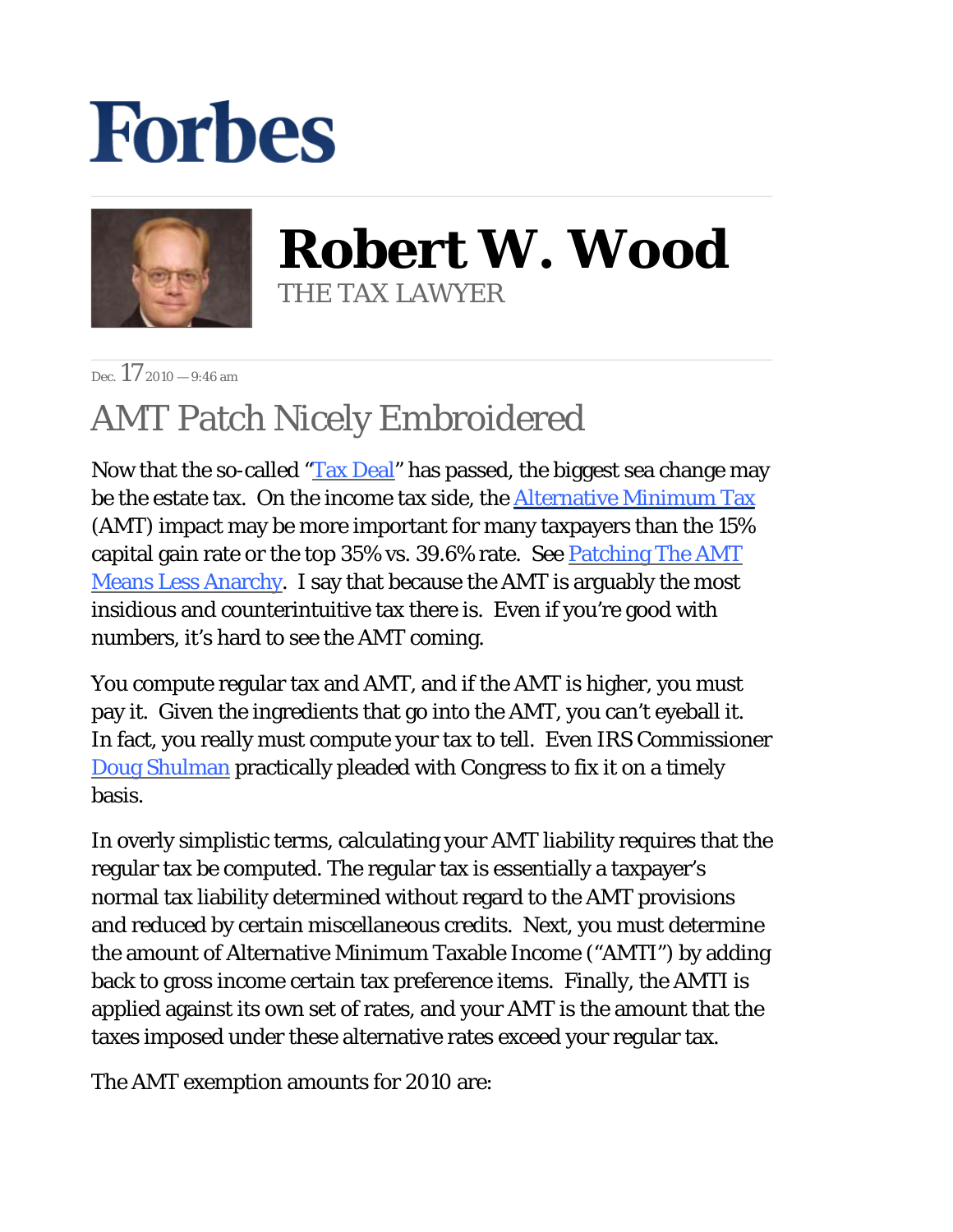- Married individuals filing jointly and surviving spouses: \$72,450, less 25% of AMTI exceeding \$150,000 (zero exemption when AMTI is \$439,800); •
- Unmarried individuals: \$47,450, less 25% of AMTI exceeding \$112,500 (zero exemption when AMTI is \$302,300) (different amount applies for a child subject to the kiddie tax); and •
- Married individuals filing separately: \$36,225, less 25% of AMTI exceeding \$75,000 (zero exemption when AMTI is \$219,900). But AMTI is increased by the lesser of \$36,225 or 25% of the excess of AMTI (without the exemption reduction) over \$219,900. •

AMT exemption amounts for 2011 will be:

- Married individuals filing jointly and surviving spouses: \$74,450, less 25% of AMTI exceeding \$150,000 (zero exemption when AMTI is \$447,800); •
- Unmarried individuals: \$48,450, less 25% of AMTI exceeding \$112,500 (zero exemption when AMTI is \$306,300) (different amount applies for a child subject to the kiddie tax); and •
- Married individuals filing separately: \$37,225, less 25% of AMTI exceeding \$75,000 (zero exemption when AMTI is \$223,900). But AMTI is increased by the lesser of \$37,225 or 25% of the excess of AMTI (without the exemption reduction) over \$223,900. •

Without the patch, post-2009 AMT exemption amounts would have plummeted to their 2001 levels. In other words, the AMT would have suffered the same fate as the estate tax boomerang, which had been scheduled to spring back to life in 2011. For 2010, the AMT exemption would have sprung back to \$45,000 for married individuals filing jointly and surviving spouses, \$33,750 for unmarried individuals; and \$22,500 for married individuals filing separately.

Another result of the patch can cut down an AMT liability even beyond these exemption figures. For 2010 and 2011, many nonrefundable